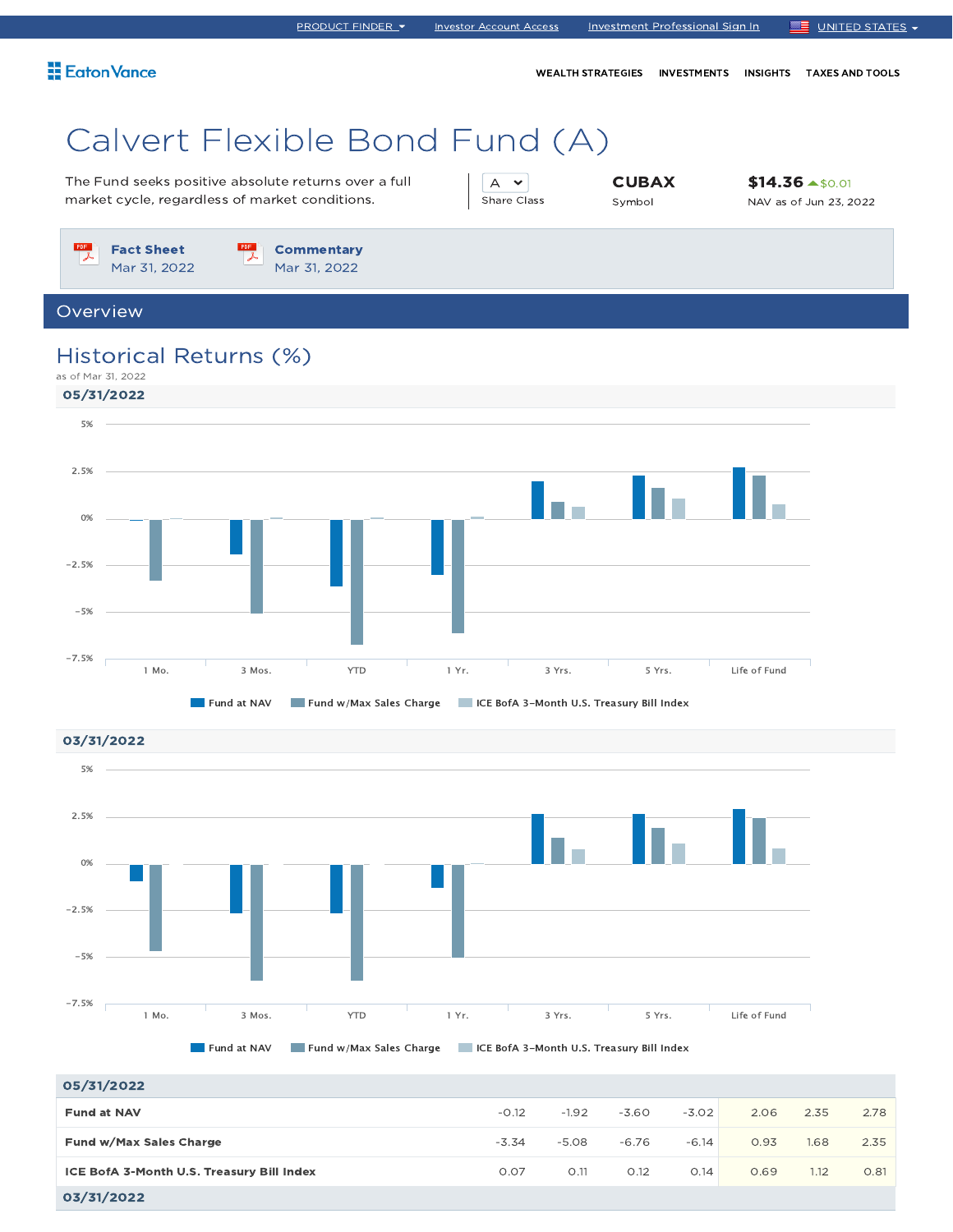| <b>Fund at NAV</b>                        | $-0.94$ | $-2.63$ | $-2.63$ | $-1.31$ | 2.70 | 2.71 | 2.98 |
|-------------------------------------------|---------|---------|---------|---------|------|------|------|
| Fund w/Max Sales Charge                   | $-4.68$ | $-6.30$ | $-6.30$ | $-5.04$ | 1.41 | 1.93 | 2.47 |
| ICE BofA 3-Month U.S. Treasury Bill Index | 0.03    | 0.04    | 0.04    | 0.06    | 0.81 | 1.13 | 0.82 |

Past performance is no guarantee of future results. Investment return and principal value will fluctuate so that shares, when redeemed, may be worth more or less than their original cost. Performance is for the stated time period only; due to market volatility, the Fund's current performance may be lower or higher than quoted. Returns are historical and are calculated by determining the percentage change in net asset value (NAV) with all distributions reinvested. Returns for other classes of shares offered by the Fund are different. Performance less than or equal to one year is cumulative. Performance prior to December 31, 2016 reflects the performance of the Fund's former adviser, Calvert Investment Management, Inc. Max Sales Charge: 3.25%.

### Fund Facts

|  |  |  | as of May 31, 2022 |
|--|--|--|--------------------|
|--|--|--|--------------------|

| <b>Class A Inception</b>                       | 09/30/2014                                            |
|------------------------------------------------|-------------------------------------------------------|
| <b>Investment Objective</b>                    | Positive absolute returns over a full market<br>cycle |
| <b>Total Net Assets</b>                        | \$307.3M                                              |
| Minimum Investment                             | \$1000                                                |
| <b>Expense Ratio</b><br>(Gross) <sup>1,2</sup> | 0.95%                                                 |
| Expense Ratio (Net) <sup>1,2</sup>             | 0.93%                                                 |
| <b>CUSIP</b>                                   | 13161X105                                             |

# Top 10 Holdings  $(\%)^{3,4}$

| as of Mar 31, 2022 |  |  |
|--------------------|--|--|
|--------------------|--|--|

| United States Treasury Note/Bond                           | 6.28  |
|------------------------------------------------------------|-------|
| <b>United States Treasury Floating Rate Note</b>           | 5.00  |
| <b>United States Treasury Note/Bond</b>                    | 449   |
| <b>Home Re 2018-1 Ltd</b>                                  | 1.46  |
| Pagaya Al Debt Selection Trust 2021-3                      | 1.26  |
| VMC Finance 2021-HT1 LLC                                   | 1.22  |
| <b>BAMLL Commercial Mortgage Securities Trust 2019-BPR</b> | 1.14  |
| <b>Calvert Floating-Rate Advantage Fund</b>                | 1.02  |
| <b>Morgan Stanley Capital I Trust 2017-CLS</b>             | 0.98  |
| <b>Oportun Issuance Trust 2021-C</b>                       | 0.95  |
| Total                                                      | 23.80 |

### Morningstar Rating™

as of May 31, 2022

| <b>Time Period</b> | Rating | Funds in<br>Nontraditional Bond<br>Category |
|--------------------|--------|---------------------------------------------|
| Overall            | ****   | 300                                         |
| 3 Years            | ***    | 300                                         |
| 5 Years            | ****   | 265                                         |
| 10 Years           |        | 122                                         |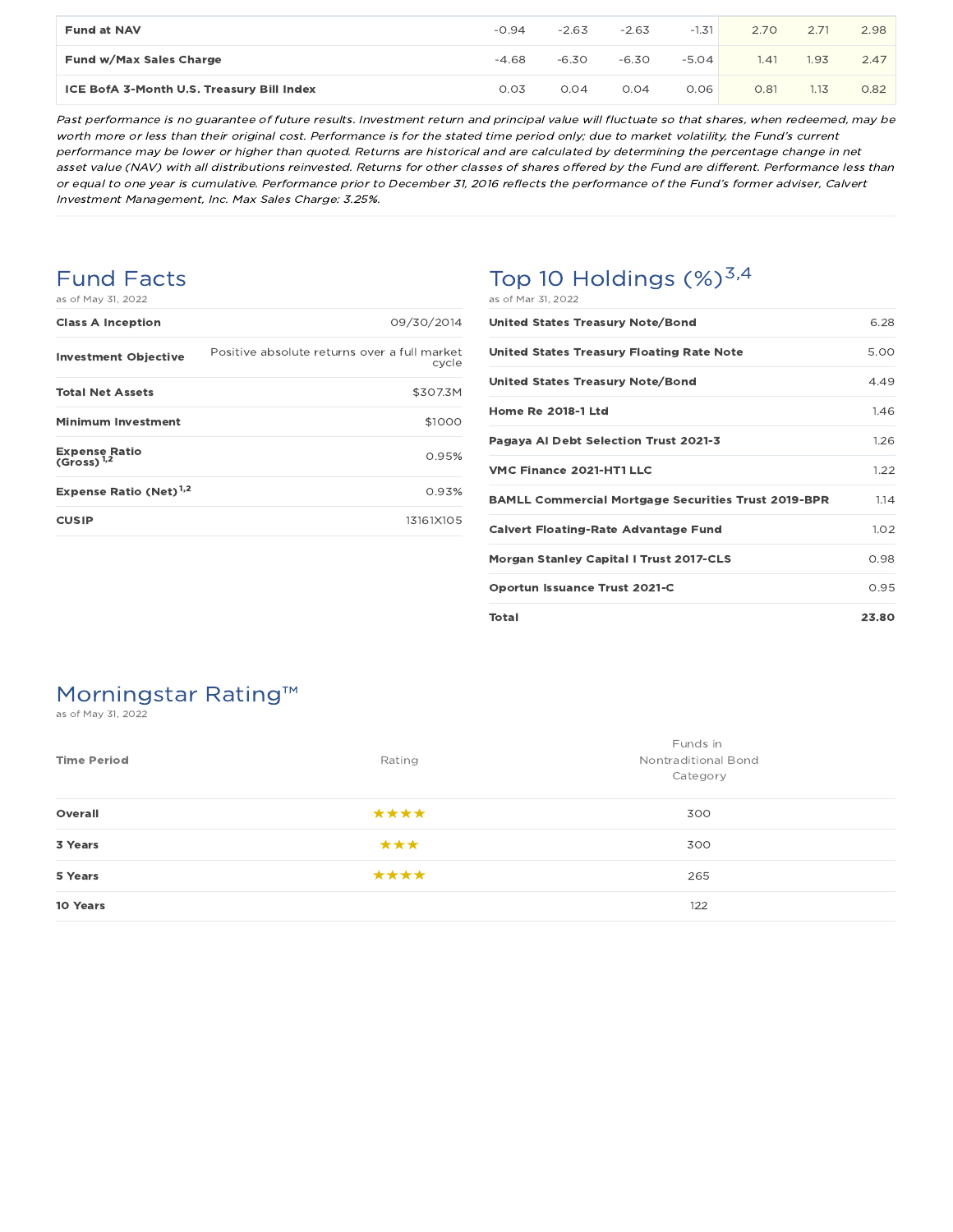The Morningstar Rating™ for funds, or "star rating", is calculated for managed products (including mutual funds and exchange-traded funds) with at least a three-year history. Exchange-traded funds and open-ended mutual funds are considered a single population for comparative purposes. It is calculated based on a Morningstar Risk-Adjusted Return measure that accounts for variation in a managed product's monthly excess performance, placing more emphasis on downward variations and rewarding consistent performance. The top 10% of products in each product category receive 5 stars, the next 22.5% receive 4 stars, the next 35% receive 3 stars, the next 22.5% receive 2 stars, and the bottom 10% receive 1 star.

The Overall Morningstar Rating for a managed product is derived from a weighted average of the performance figures associated with its three-, five-, and 10-year (if applicable) Morningstar Rating metrics. The weights are: 100% three-year rating for 36-59 months of total returns, 60% five-year rating/40% three-year rating for 60-119 months of total returns, and 50% 10-year rating/30% five-year rating/20% three-year rating for 120 or more months of total returns. While the 10-year overall star rating formula seems to give the most weight to the 10-year period, the most recent three-year period actually has the greatest impact because it is included in all three rating periods. Star ratings do not reflect the effect of any applicable sales load. Hollow stars denote Morningstar Extended Performance Ratings and are considered estimates based on the performance of the fund's oldest share class, adjusted for fees and expenses.

©2022 Morningstar. All Rights Reserved. The information contained herein: (1) is proprietary to Morningstar and/or its content providers; (2) may not be copied or distributed; and (3) is not warranted to be accurate, complete or timely. Neither Morningstar nor its content providers are responsible for any damages or losses arising from any use of this information.

### Portfolio Management

| Vishal Khanduja, CFA       | Managed Fund since inception |
|----------------------------|------------------------------|
| <b>Brian S. Ellis, CFA</b> | Managed Fund since inception |

Portfolio profile subject to change due to active management. Percentages may not total 100% due to rounding.

### About Risk:

The Fund employs an "absolute return" investment approach, benchmarking itself to an index of cash instruments and seeking to achieve returns that are largely independent of broad movements in stocks and bonds. The value of investments held by the Fund may increase or decrease in response to economic, and financial events (whether real, expected or perceived) in the U.S. and global markets. As interest rates rise, the value of certain income investments is likely to decline. Investments in debt instruments may be affected by changes in the creditworthiness of the issuer and are subject to the risk of non-payment of principal and interest. The value of income securities also may decline because of real or perceived concerns about the issuer's ability to make principal and interest payments. Mortgage- and asset-backed securities are subject to credit, interest rate, prepayment and extension risk. U.S. Treasury securities generally have a lower return than other obligations because of their higher credit quality and market liquidity. While certain U.S. Government-sponsored agencies may be chartered or sponsored by acts of Congress, their securities are neither issued nor guaranteed by the U.S. Treasury. Investments rated below investment grade (sometimes referred to as "junk") are typically subject to greater price volatility and illiquidity than higher rated investments. Investments in foreign instruments or currencies can involve greater risk and volatility than U.S. investments because of adverse market, economic, political, regulatory, geopolitical, currency exchange rates or other conditions. Investing primarily in responsible investments carries the risk that, under certain market conditions, the Fund may underperform funds that do not utilize a responsible investment strategy. The Fund is exposed to liquidity risk when trading volume, lack of a market maker or trading partner, large position size, market conditions, or legal restrictions impair its ability to sell particular investments or to sell them at advantageous market prices. The impact of the coronavirus on global markets could last for an extended period and could adversely affect the Fund's performance. No fund is a complete investment program and you may lose money investing in a fund. The Fund may engage in other investment practices that may involve additional risks and you should review the **Fund prospectus** for a complete description.

1. Source: Fund prospectus.

3. Top 10 Holdings excludes cash and equivalents.

4. Percent of total net assets.

<sup>2.</sup> Net expense ratio reflects a contractual expense reimbursement that continues through 04/30/23. Without the reimbursement, if applicable, performance would have been lower.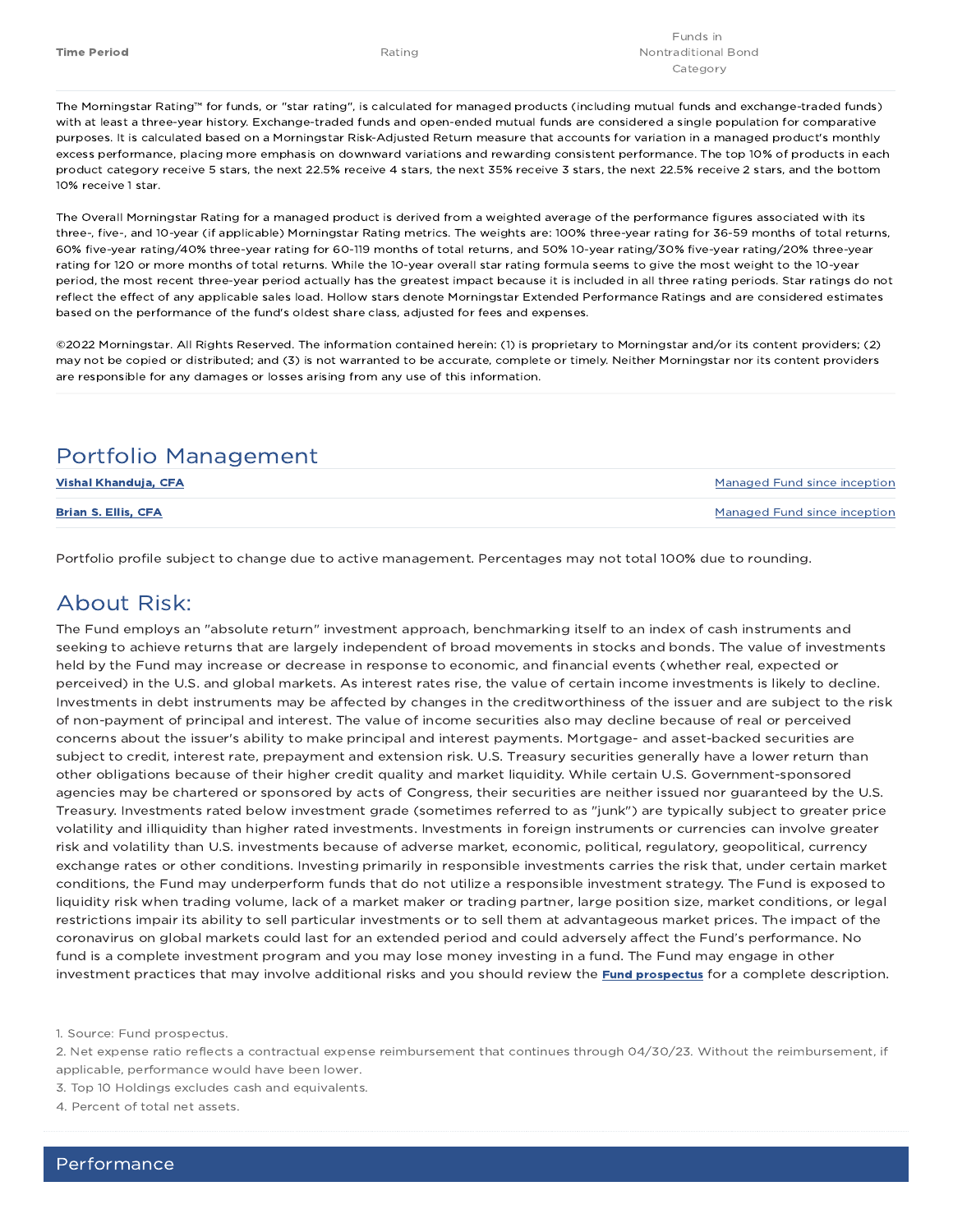#### Historical Returns (%)

as of Mar 31, 2022





**Fund at NAV Fund w/Max Sales Charge TRICE BofA 3-Month U.S. Treasury Bill Index Morningstar Nontraditional Bond Category** 

| 05/31/2022                                            |         |         |         |         |      |      |      |
|-------------------------------------------------------|---------|---------|---------|---------|------|------|------|
| <b>Fund at NAV</b>                                    | $-0.12$ | $-1.92$ | $-3.60$ | $-3.02$ | 2.06 | 2.35 | 2.78 |
| Fund w/Max Sales Charge                               | $-3.34$ | $-5.08$ | $-6.76$ | $-6.14$ | 0.93 | 1.68 | 2.35 |
| ICE BofA 3-Month U.S. Treasury Bill Index             | 0.07    | O.11    | O.12    | 0.14    | 0.69 | 1.12 | O.81 |
| Morningstar Nontraditional Bond Category <sup>5</sup> | $-0.40$ | $-2.50$ | $-4.23$ | $-4.24$ | 1.35 | 1.62 |      |
| 03/31/2022                                            |         |         |         |         |      |      |      |
| <b>Fund at NAV</b>                                    | $-0.94$ | $-2.63$ | $-2.63$ | $-1.31$ | 2.70 | 2.71 | 2.98 |
| Fund w/Max Sales Charge                               | $-4.68$ | $-6.30$ | $-6.30$ | $-5.04$ | 1.41 | 1.93 | 2.47 |
| <b>ICE BofA 3-Month U.S. Treasury Bill Index</b>      | 0.03    | 0.04    | 0.04    | 0.06    | 0.81 | 1.13 | 0.82 |
| Morningstar Nontraditional Bond Category <sup>5</sup> | $-0.72$ | $-2.49$ | $-2.49$ | $-1.40$ | 2.13 | 2.13 | -    |

Past performance is no guarantee of future results. Investment return and principal value will fluctuate so that shares, when redeemed, may be worth more or less than their original cost. Performance is for the stated time period only; due to market volatility, the Fund's current performance may be lower or higher than quoted. Returns are historical and are calculated by determining the percentage change in net asset value (NAV) with all distributions reinvested. Returns for other classes of shares offered by the Fund are different. Performance less than or equal to one year is cumulative. Performance prior to December 31, 2016 reflects the performance of the Fund's former adviser, Calvert Investment Management, Inc. Max Sales Charge: 3.25%.

# Calendar Year Returns (%)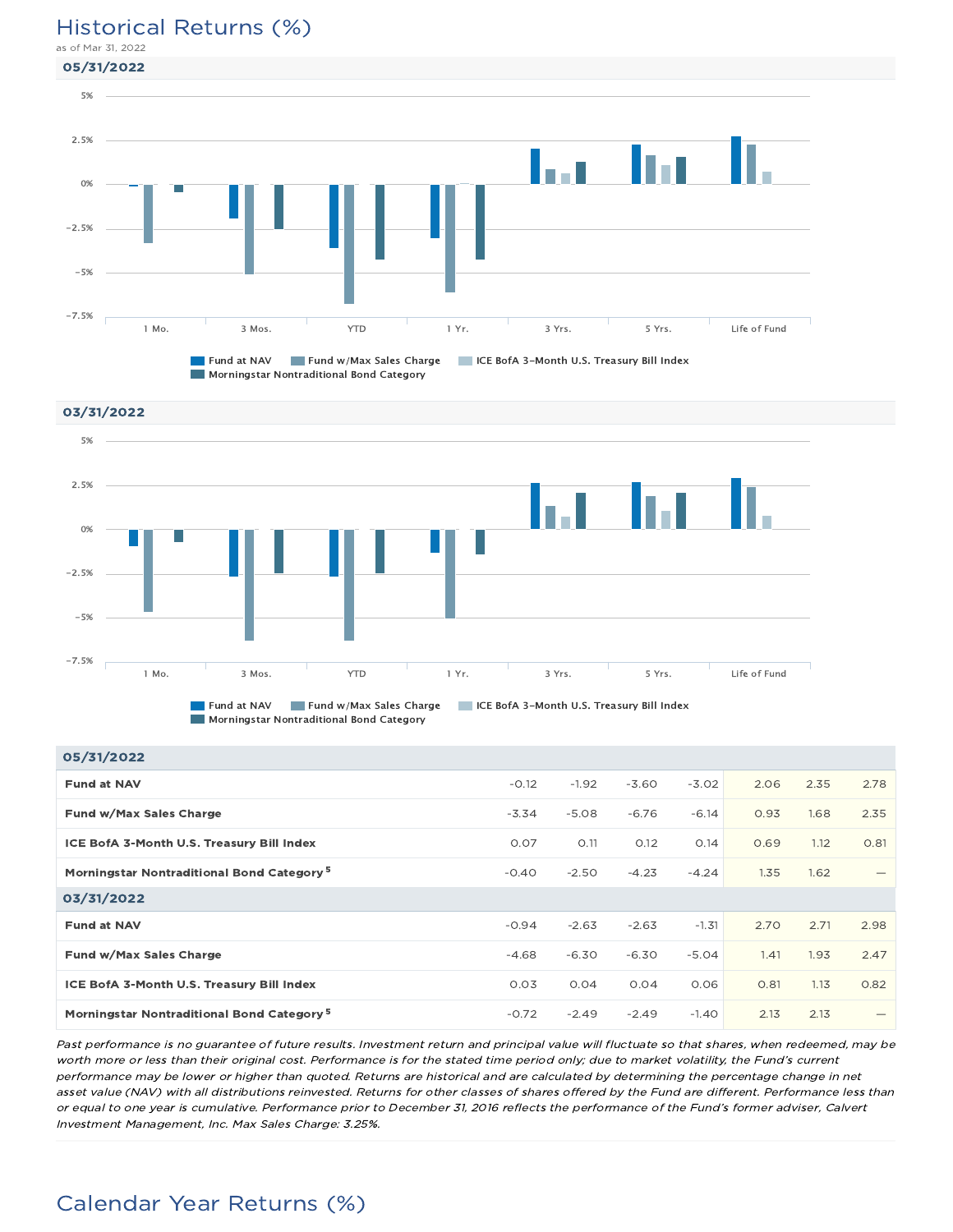|                                           | 2012 | 2013 | 2014                            | 2015 | 2016 | 2017 | 2018 | 2019 | 2020 | 2021 |
|-------------------------------------------|------|------|---------------------------------|------|------|------|------|------|------|------|
| <b>Fund at NAV</b>                        |      |      | $\hspace{0.1mm}-\hspace{0.1mm}$ | 1.57 | 6.24 | 3.21 | O.12 | 6.76 | 3.86 | 3.62 |
| ICE BofA 3-Month U.S. Treasury Bill Index | O.11 | 0.07 | 0.03                            | 0.05 | 0.33 | 0.86 | 1.87 | 2.28 | 0.67 | 0.05 |

#### Fund Facts

| Expense Ratio (Gross) <sup>1,2</sup> | O 95%      |
|--------------------------------------|------------|
| Expense Ratio (Net) <sup>1,2</sup>   | 0.93%      |
| <b>Class A Inception</b>             | 09/30/2014 |
| <b>Distribution Frequency</b>        | Monthly    |

#### Yield Information as of May 31, 2022

| <b>Distribution Rate at NAV</b>          | 2.61% |
|------------------------------------------|-------|
| Subsidized SEC 30-day Yield <sup>6</sup> | 298%  |
| Unsubsidized SEC 30-day Yield            | 2.98% |

### Morningstar Rating™

as of May 31, 2022

| <b>Time Period</b> | Rating | Funds in<br><b>Nontraditional Bond</b><br>Category |
|--------------------|--------|----------------------------------------------------|
| Overall            | ****   | 300                                                |
| 3 Years            | ***    | 300                                                |
| 5 Years            | ****   | 265                                                |
| 10 Years           |        | 122                                                |

The Morningstar Rating™ for funds, or "star rating", is calculated for managed products (including mutual funds and exchange-traded funds) with at least a three-year history. Exchange-traded funds and open-ended mutual funds are considered a single population for comparative purposes. It is calculated based on a Morningstar Risk-Adjusted Return measure that accounts for variation in a managed product's monthly excess performance, placing more emphasis on downward variations and rewarding consistent performance. The top 10% of products in each product category receive 5 stars, the next 22.5% receive 4 stars, the next 35% receive 3 stars, the next 22.5% receive 2 stars, and the bottom 10% receive 1 star.

The Overall Morningstar Rating for a managed product is derived from a weighted average of the performance figures associated with its three-, five-, and 10-year (if applicable) Morningstar Rating metrics. The weights are: 100% three-year rating for 36-59 months of total returns, 60% five-year rating/40% three-year rating for 60-119 months of total returns, and 50% 10-year rating/30% five-year rating/20% three-year rating for 120 or more months of total returns. While the 10-year overall star rating formula seems to give the most weight to the 10-year period, the most recent three-year period actually has the greatest impact because it is included in all three rating periods. Star ratings do not reflect the effect of any applicable sales load. Hollow stars denote Morningstar Extended Performance Ratings and are considered estimates based on the performance of the fund's oldest share class, adjusted for fees and expenses.

©2022 Morningstar. All Rights Reserved. The information contained herein: (1) is proprietary to Morningstar and/or its content providers; (2) may not be copied or distributed; and (3) is not warranted to be accurate, complete or timely. Neither Morningstar nor its content providers are responsible for any damages or losses arising from any use of this information.

# NAV History

| Date         | <b>NAV</b> | NAV Change |
|--------------|------------|------------|
| Jun 22, 2022 | \$14.35    | $-$0.01$   |
| Jun 21, 2022 | \$14.36    | \$0.01     |
| Jun 17, 2022 | \$14.35    | $-$0.02$   |
| Jun 16, 2022 | \$14.37    | $-$0.06$   |
| Jun 15, 2022 | \$14.43    | \$0.05     |
| Jun 14, 2022 | \$14.38    | $-$0.01$   |
| Jun 13, 2022 | \$14.39    | $-$0.12$   |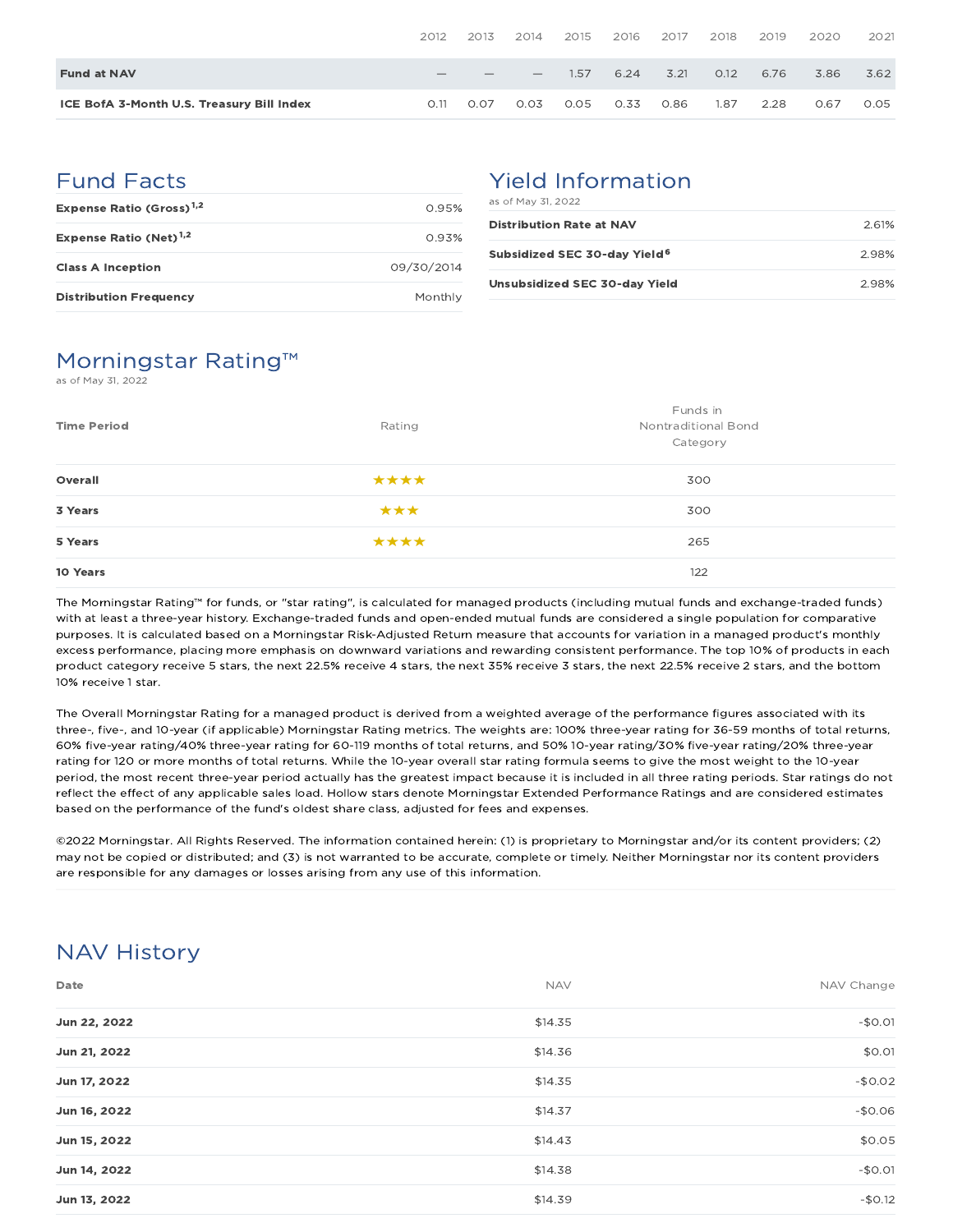| Date         | <b>NAV</b> | NAV Change |
|--------------|------------|------------|
| Jun 10, 2022 | \$14.51    | $-$0.07$   |
| Jun 09, 2022 | \$14.58    | $-$0.03$   |
| Jun 08, 2022 | \$14.61    | \$0.00     |

## Distribution History 7

| Ex-Date         | Distribution | Reinvest NAV |
|-----------------|--------------|--------------|
| May 31, 2022    | \$0.03243    | \$14.65      |
| Apr 29, 2022    | \$0.02958    | \$14.70      |
| Mar 31, 2022    | \$0.02922    | \$14.86      |
| Feb 28, 2022    | \$0.02988    | \$15.03      |
| Jan 31, 2022    | \$0.02733    | \$15.20      |
| Dec 31, 2021    | \$0.02710    | \$15.35      |
| Nov 30, 2021    | \$0.03017    | \$15.48      |
| Oct 29, 2021    | \$0.02288    | \$15.59      |
| Sep 30, 2021    | \$0.02254    | \$15.64      |
| Aug 31, 2021    | \$0.02772    | \$15.62      |
| <b>View All</b> |              |              |

No records in this table indicates that there has not been a distribution greater than .0001 within the past 3 years. Fund prospectus

# Capital Gain History<sup>7</sup>

| Ex-Date      | Short-Term | Long-Term | Reinvest NAV |
|--------------|------------|-----------|--------------|
| Dec 03, 2021 | \$0.07880  | \$0.08920 | \$15.30      |

No records in this table indicates that there has not been a capital gain greater than .0001 within the past 3 years. Fund prospectus

Portfolio profile subject to change due to active management. Percentages may not total 100% due to rounding.

### About Risk:

The Fund employs an "absolute return" investment approach, benchmarking itself to an index of cash instruments and seeking to achieve returns that are largely independent of broad movements in stocks and bonds. The value of investments held by the Fund may increase or decrease in response to economic, and financial events (whether real, expected or perceived) in the U.S. and global markets. As interest rates rise, the value of certain income investments is likely to decline. Investments in debt instruments may be affected by changes in the creditworthiness of the issuer and are subject to the risk of non-payment of principal and interest. The value of income securities also may decline because of real or perceived concerns about the issuer's ability to make principal and interest payments. Mortgage- and asset-backed securities are subject to credit, interest rate, prepayment and extension risk. U.S. Treasury securities generally have a lower return than other obligations because of their higher credit quality and market liquidity. While certain U.S. Government-sponsored agencies may be chartered or sponsored by acts of Congress, their securities are neither issued nor guaranteed by the U.S. Treasury. Investments rated below investment grade (sometimes referred to as "junk") are typically subject to greater price volatility and illiquidity than higher rated investments. Investments in foreign instruments or currencies can involve greater risk and volatility than U.S. investments because of adverse market, economic, political, regulatory, geopolitical, currency exchange rates or other conditions. Investing primarily in responsible investments carries the risk that, under certain market conditions, the Fund may underperform funds that do not utilize a responsible investment strategy. The Fund is exposed to liquidity risk when trading volume, lack of a market maker or trading partner, large position size, market conditions, or legal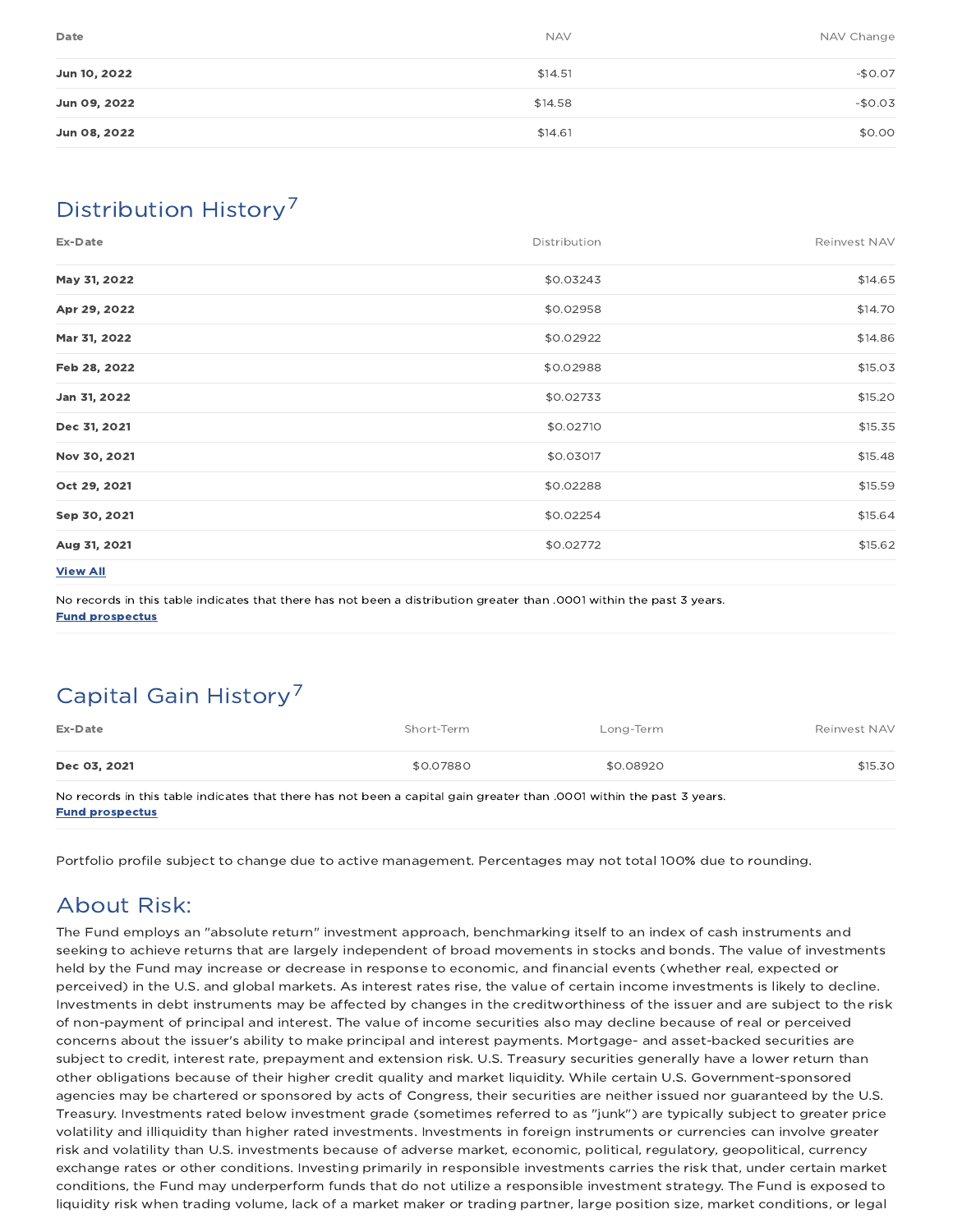restrictions impair its ability to sell particular investments or to sell them at advantageous market prices. The impact of the coronavirus on global markets could last for an extended period and could adversely affect the Fund's performance. No fund is a complete investment program and you may lose money investing in a fund. The Fund may engage in other investment practices that may involve additional risks and you should review the **Fund prospectus** for a complete description.

#### 1. Source: Fund prospectus.

2. Net expense ratio reflects a contractual expense reimbursement that continues through 04/30/23. Without the reimbursement, if applicable, performance would have been lower.

5. The Morningstar Nontraditional Bond Category includes funds that pursue strategies divergent in one or more ways from conventional practice in the broader bond-fund universe. This includes funds that invest in bonds with an absolute return focus, which seek to avoid losses and produce returns uncorrelated to the overall bond market, and funds with unconstrained mandates. Typically these strategies tactically manage allocations and often utilize derivatives.

6. SEC 30-day yield is a standardized measure based on the estimated yield to maturity of a fund's investments over a 30-day period and is based on the maximum offer price at the date specified. The SEC 30-day yield is not based on the distributions made by the fund, which may differ. Subsidized yield reflects the effect of fee waivers and expense reimbursements. Distribution Rate at NAV is calculated by dividing the last distribution paid per share (annualized) by NAV. The Fund's monthly distribution may be comprised of ordinary income, net realized capital gains and returns of capital.

7. A portion of the Fund's returns may be comprised of return of capital or short term capital gains. The Fund will determine the tax characteristics of all Fund distributions after the end of the calendar year and will provide shareholders such information at that time. Please consult your tax advisor for further information.

#### Portfolio



| <b>ABS</b>                     | 21.05 |
|--------------------------------|-------|
| <b>High Yield</b>              | 16.40 |
| <b>Treasuries</b>              | 15.72 |
| <b>Investment Grade Credit</b> | 15.63 |
| <b>CMBS</b>                    | 9.46  |
| <b>MBS</b>                     | 8.87  |
| <b>Bank Loan</b>               | 4.38  |
| <b>Equity</b>                  | 1.35  |
| <b>Funds</b>                   | 1.02  |
| <b>Government Related</b>      | 0.56  |
| Cash                           | 5.56  |

#### Portfolio Statistics as of Mar 31, 2022

| Number of Holdings ex cash        | 260       |
|-----------------------------------|-----------|
| <b>Effective Duration</b>         | 1.41 vrs. |
| <b>Average Effective Maturity</b> | 5.05 vrs. |

#### Credit Quality (%)<sup>8</sup> as of Mar 31, 2022

03/31/2022



| <b>AAA</b> | 16.75 |
|------------|-------|
| AA         | 2.61  |
| A          | 5.23  |
| <b>BBB</b> | 24.40 |
| <b>BB</b>  | 26.75 |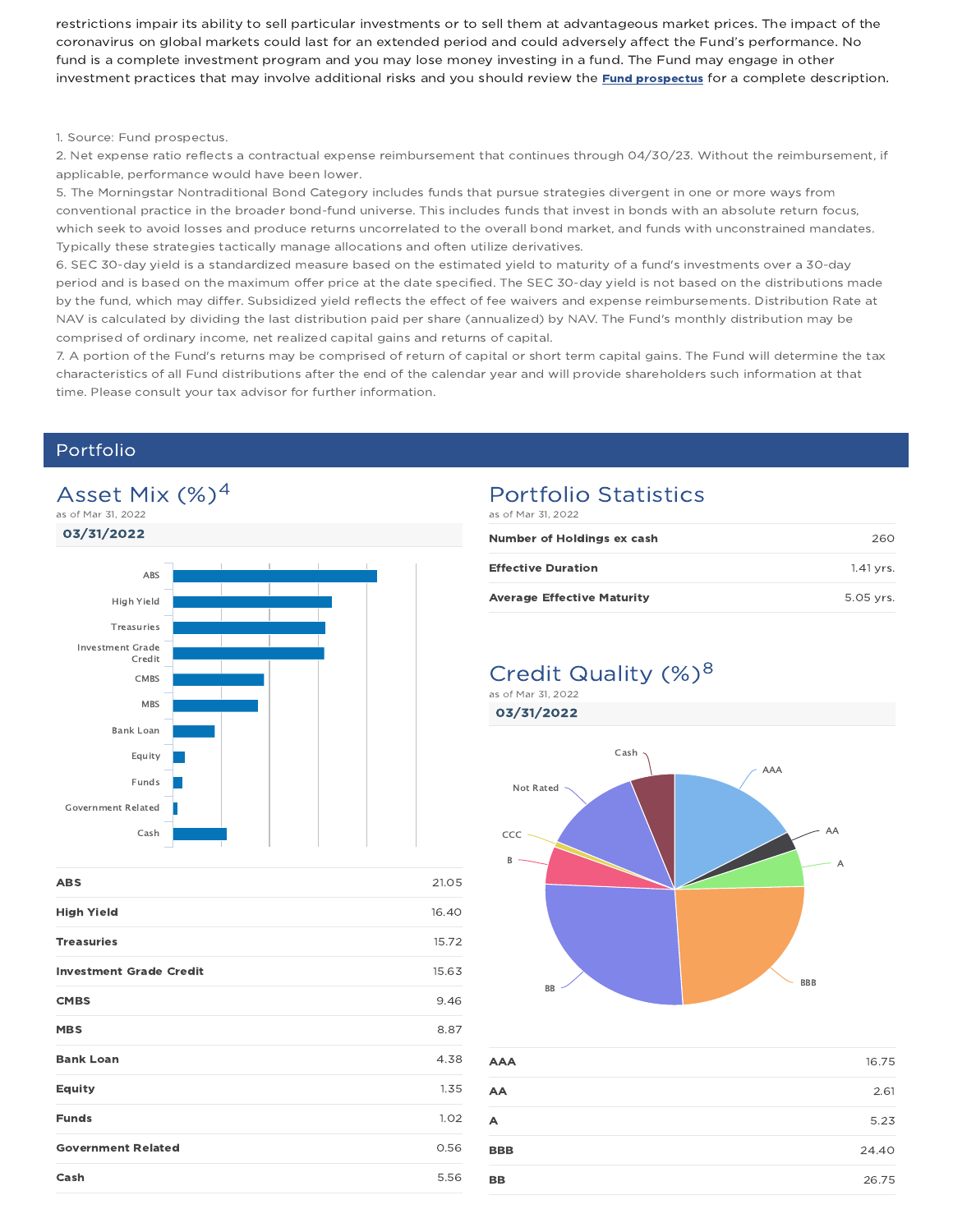| в                | 5.31  |
|------------------|-------|
| <b>CCC</b>       | 0.77  |
| <b>Not Rated</b> | 12.61 |
| Cash             | 5.56  |

Ratings are based on Moody's, S&P or Fitch, or Kroll for securitized debt instruments only (such as asset-backed securities and mortgage-backed securities), as applicable. If securities are rated differently by the ratings agencies, the highest rating is applied. Ratings, which are subject to change, apply to the creditworthiness of the issuers of the underlying securities and not to the Fund or its shares. Credit ratings measure the quality of an issuance based on the issuer's creditworthiness, with ratings ranging from AAA, being the highest, to D, being the lowest based on S&P's measures. Ratings of BBB or higher by S&P, Fitch or Kroll (Baa or higher by Moody's) are considered to be investment-grade quality. Credit ratings are based largely on the ratings agency's analysis at the time of rating. The rating assigned to any particular security is not necessarily a reflection of the issuer's current financial condition and does not necessarily reflect its assessment of the volatility of a security's market value or of the liquidity of an investment in the security. Holdings designated as "Not Rated" are not rated by the national ratings agencies stated above.

### Duration Breakdown (%)<sup>8</sup>

as of Mar 31, 2022

| $\leq 1$  | 38.64 |
|-----------|-------|
| $1 - 3$   | 23.95 |
| $3 - 5$   | 21.58 |
| $5 - 7$   | 6.25  |
| $7 - 10$  | 6.12  |
| $10 - 20$ | 3.48  |

### Bond Composition (%)<sup>8</sup>

| as of Mar 31, 2022 |       |
|--------------------|-------|
| <b>FIXED</b>       | 75.66 |
| <b>FLOAT</b>       | 24.34 |

## Assets by Country  $(\%)^9$

as of Mar 31, 2022

| <b>United States</b> | 87.92 |
|----------------------|-------|
| <b>Bermuda</b>       | 3.67  |
| Cayman Islands       | 2.26  |
| Other                | 6.14  |

# Fund Holdings<sup>4,10</sup>

as of Apr 30, 2022

| <b>Holding</b>                                             | Coupon Rate | Maturity Date | % of Net Assets |
|------------------------------------------------------------|-------------|---------------|-----------------|
| United States Treasury Note/Bond                           | 0.25%       | 03/15/2024    | 6.18%           |
| <b>United States Treasury Floating Rate Note</b>           | 0.88%       | 01/31/2024    | 4.94%           |
| <b>MSILF GOVERNMENT PORTFOLIO</b>                          | 0.03%       | 12/31/2030    | 4.43%           |
| United States Treasury Note/Bond                           | 0.25%       | 05/31/2025    | 4.39%           |
| <b>Bank of America Corp</b>                                | 3.85%       | 03/08/2037    | 1.48%           |
| <b>Home Re 2018-1 Ltd</b>                                  | 3.67%       | 10/25/2028    | 1.44%           |
| Pagaya AI Debt Selection Trust 2021-3                      | 3.27%       | 05/15/2029    | 1.24%           |
| VMC Finance 2021-HT1 LLC                                   | 5.05%       | 01/18/2037    | 1.22%           |
| <b>BAMLL Commercial Mortgage Securities Trust 2019-BPR</b> | 3.72%       | 11/05/2032    | 1.12%           |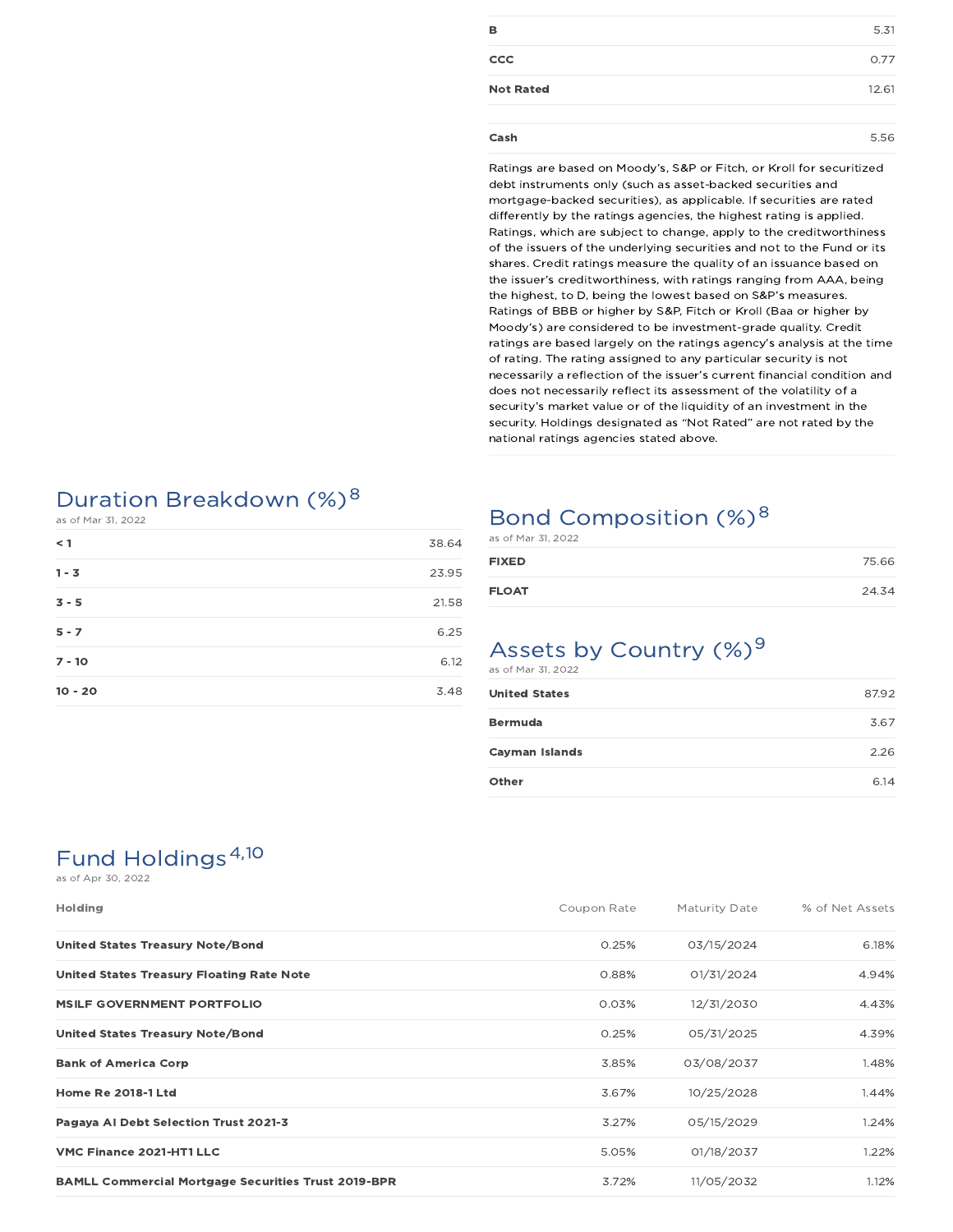| Holding                          | Coupon Rate | Maturity Date | % of Net Assets |
|----------------------------------|-------------|---------------|-----------------|
| <b>Fannie Mae or Freddie Mac</b> | 4.50%       | 07/01/2048    | 1.01%           |
| <b>View All</b>                  |             |               |                 |

Portfolio profile subject to change due to active management. Percentages may not total 100% due to rounding.

### About Risk:

The Fund employs an "absolute return" investment approach, benchmarking itself to an index of cash instruments and seeking to achieve returns that are largely independent of broad movements in stocks and bonds. The value of investments held by the Fund may increase or decrease in response to economic, and financial events (whether real, expected or perceived) in the U.S. and global markets. As interest rates rise, the value of certain income investments is likely to decline. Investments in debt instruments may be affected by changes in the creditworthiness of the issuer and are subject to the risk of non-payment of principal and interest. The value of income securities also may decline because of real or perceived concerns about the issuer's ability to make principal and interest payments. Mortgage- and asset-backed securities are subject to credit, interest rate, prepayment and extension risk. U.S. Treasury securities generally have a lower return than other obligations because of their higher credit quality and market liquidity. While certain U.S. Government-sponsored agencies may be chartered or sponsored by acts of Congress, their securities are neither issued nor guaranteed by the U.S. Treasury. Investments rated below investment grade (sometimes referred to as "junk") are typically subject to greater price volatility and illiquidity than higher rated investments. Investments in foreign instruments or currencies can involve greater risk and volatility than U.S. investments because of adverse market, economic, political, regulatory, geopolitical, currency exchange rates or other conditions. Investing primarily in responsible investments carries the risk that, under certain market conditions, the Fund may underperform funds that do not utilize a responsible investment strategy. The Fund is exposed to liquidity risk when trading volume, lack of a market maker or trading partner, large position size, market conditions, or legal restrictions impair its ability to sell particular investments or to sell them at advantageous market prices. The impact of the coronavirus on global markets could last for an extended period and could adversely affect the Fund's performance. No fund is a complete investment program and you may lose money investing in a fund. The Fund may engage in other investment practices that may involve additional risks and you should review the **Fund prospectus** for a complete description.

4. Percent of total net assets.

8. Percent of bond holdings.

9. Percent of total market value.

10. The following list reflects unaudited securities holdings (excluding derivatives positions). Holdings information may differ if presented as of trade date. Due to rounding, holdings of less than 0.005% may show as 0.00%. Portfolio information subject to change due to active management.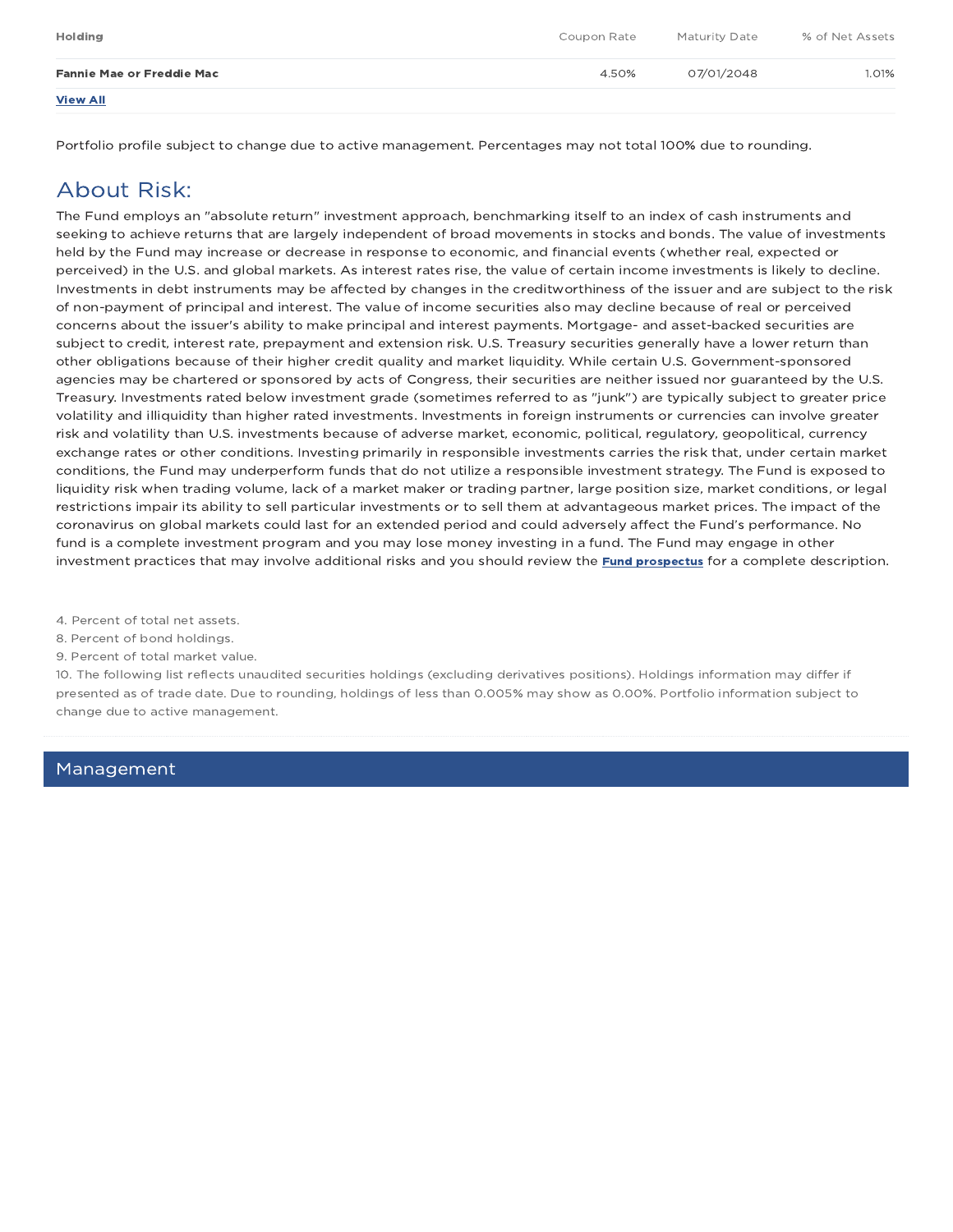

Vishal Khanduja, CFA Managing Director, Co-Head of US Multi-Sector

#### Biography

Vishal Khanduja is the Co-Head of U.S. Multi-Sector and a portfolio manager on the Fixed Income team. He is responsible for buy and sell decisions and portfolio construction. He joined Eaton Vance in 2016. Morgan Stanley acquired Eaton Vance in March 2021.

Vishal began his career in the investment management industry in 2005. Before joining Eaton Vance, he was a senior vice president, portfolio manager and head of taxable fixed income for Calvert Investments. Previously, he was a vice president and portfolio manager at Columbia Threadneedle and associate director of fixed-income analytics at Galliard Capital.

Vishal earned a bachelor of engineering from VJTI, Mumbai, India and an MBA from the Tippie School of Management at the University of Iowa. He is a member of the CFA Institute and the CFA Society Boston. He is a CFA charterholder.

#### Education

- B.Eng., Veermata Jijabai Technological Institute, Mumbai
- M.B.A., Tippie School of Management, University of Iowa
- Experience
- Managed Fund since inception



Brian S. Ellis, CFA Executive Director, Portfolio Manager

#### Biography

Brian Ellis is a portfolio manager on the Multi-Sector team. He is responsible for buy and sell decisions, portfolio construction and risk management for the firm's Multi-Sector strategies, including Calvert Research and Management Multi-Sector strategies. He joined Eaton Vance in 2016. Morgan Stanley acquired Eaton Vance in March 2021.

Brian began his career in the investment management industry in 2006. Before joining Eaton Vance, he worked as a portfolio manager of fixed-income strategies for Calvert Investments. He was previously affiliated with Legg Mason Capital Management (now ClearBridge Investments).

Brian earned a B.S. in finance from Salisbury University. He is a CFA charterholder and an FSA credential holder. He is a member of the CFA Institute and the CFA Society Boston.

#### Education

B.S., Salisbury University

#### Experience

• Managed Fund since inception

#### Literature

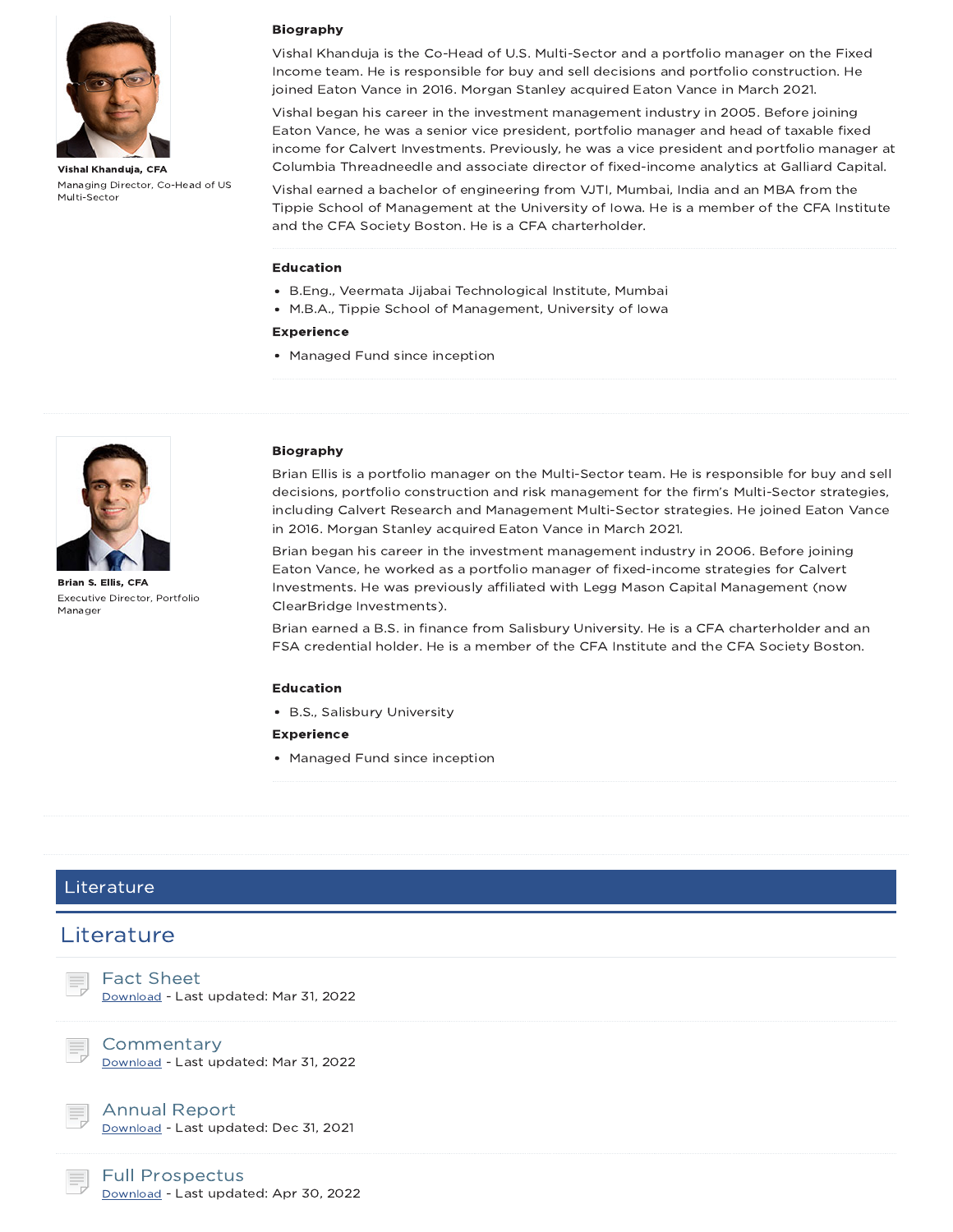| Q1 Holdings<br>Download - Last updated: Mar 31, 2022                                                                                             |
|--------------------------------------------------------------------------------------------------------------------------------------------------|
| Q3 Holdings<br>Download - Last updated: Sep 30, 2021                                                                                             |
| Holdings - Form N-PORT<br>Download                                                                                                               |
| Results of Joint Special Meeting of Shareholders of Calvert Funds<br>Ħ.<br>Download - Last updated: Feb 23, 2021                                 |
| Joint Special Meeting of Shareholders of Calvert Funds on February 19, 2021 Will Be<br>A Virtual Meeting<br>Download - Last updated: Feb 8, 2021 |
| <b>SAI</b><br>Download - Last updated: Apr 30, 2022                                                                                              |
| Semi-Annual Report<br>Download - Last updated: Jun 30, 2021                                                                                      |
| <b>Summary Prospectus</b><br>Download - Last updated: Apr 30, 2022                                                                               |

### **H** Eaton Vance

#### in  $y = 0$



**HEADQUARTERS** Two International Place Boston, MA 02110

#### **Investments**

Eaton Vance Funds

Parametric Funds

Calvert Funds

**Separately Managed Accounts** 

Closed-End Funds and Term Trusts

#### **Insights**

Advisory Blog Monthly Market Monitor Market Update Events<sup>O</sup> The Advisor Institute

#### Taxes & Tools

Investment Tax Center

Tax Information

Investment Tax Calculator

Laddered Investing Interest Rate Scenario Tool

Concentrated Stock Position Calculator

Tax-Equivalent Yield Calculator

#### **Resources**

Forms & E-Delivery

Mutual Funds & Abandoned Property

DST Vision

AdvisorCentral